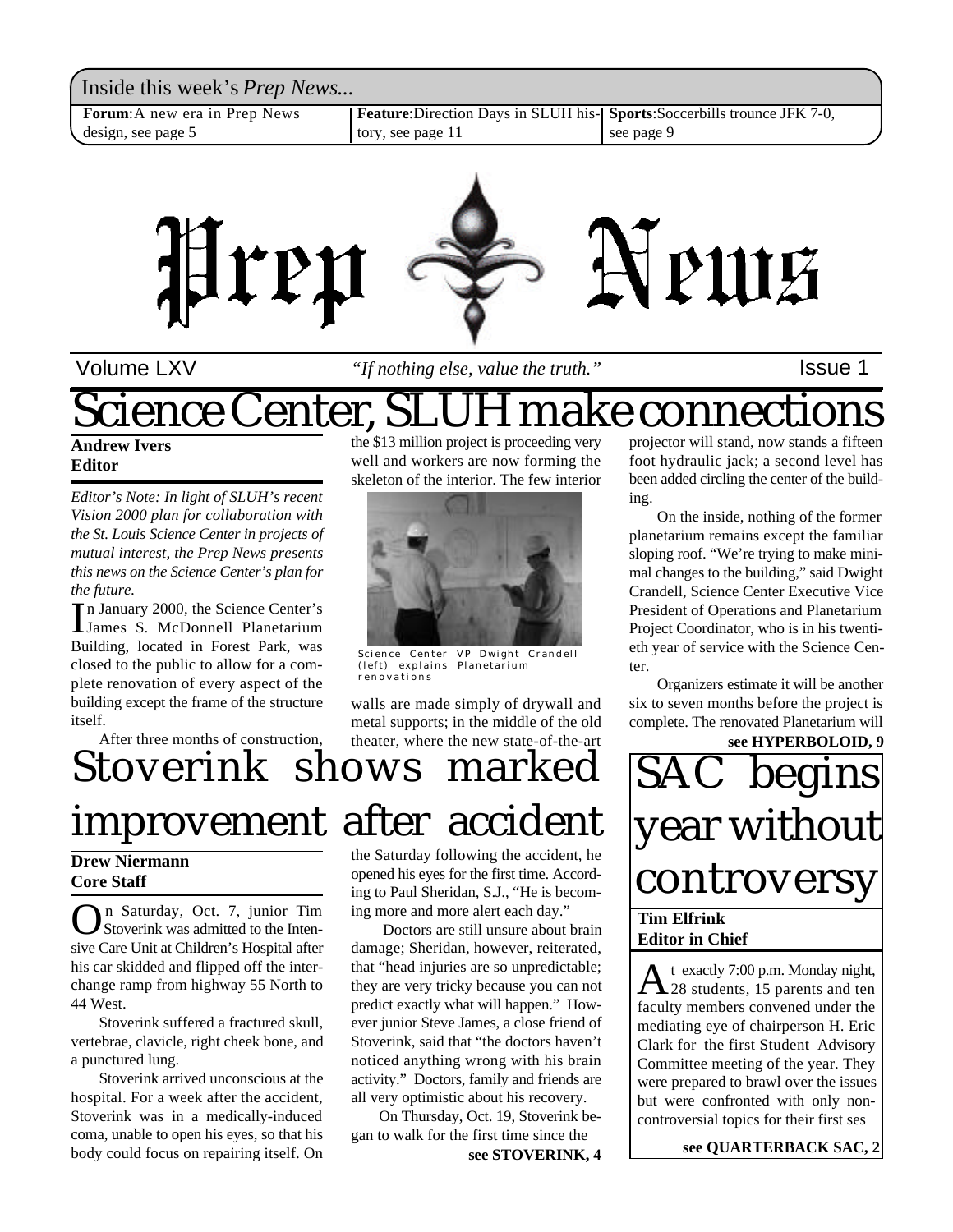### QUARTERBACK SAC

#### sion.

The committee members, chosen by Clark based on essays submitted by interested students and parents, began the first meeting of the year with introductions about the purpose of the SAC, followed by discussions about the starting time for exams and the method of honoring students with scholarships at graduation.

"The SAC provides an opportunity for students and faculty alike to discuss issues pertinent to SLUH," said Clark at the outset of the meeting.

The Committee received an unusually high number of applications from interested students this year, forcing Clark to turn many down; in return, he was able to be more selective in his choice of students.

The meeting began with the committee members introducing themselves and giving their personal reasons for joining (or remaining on) the SAC. The reasons were varied, but the common theme was a desire to be involved with SLUH and to have an opportunity to voice an opinion in a productive atmosphere.

"I wanted to be involved in SLUH, and this sounded a lot more interesting than sweeping up after Cashbah," said Paul Nagel, father of sophomore Joe and freshmen Peter and Steven.

The introductions quickly segued into the first debate of the year, over the issue of the manner in which students with scholarships are honored at graduation. Maureen Mahach brought the matter before the committee because she felt the current procedure was unsympathetic to students who did not receive or accept any scholarships. In the current format, the graduates rise as their scholarships are announced and remain standing for close to ten minutes until all scholarships are honored, which Mahach felt put unnecessary focus on the minority of students who do not receive or accept any scholarships and thus must remain seated.

"I felt bad for the kids who had to remain seated," said Mahach. "The guys with scholarships should be honored, but maybe there's a better way to do it."

The vast majority of the group agreed that seniors should still be honored in some manner for the scholarships at graduation, and most felt that perhaps a new ceremony would be more appropriate, but there was no agreement on what sort of change would be most beneficial.

"Kids need to be recognized for their accomplishments, but you also can't let the graduation drag out too long," said T.J. Siebenman, father of junior Adam. "It's a Catch-22."

One popular idea involved having each student rise as his scholarship is announced, and then to sit back down rather than remain standing, but this method would make it difficult to delay applause until the end of the presentation and would perhaps lengthen the ceremony.

Other options discussed included announcing scholarships as seniors crossed the stage to receive their diplomas, including the scholarships in the program, and honoring graduates at a "senior dinner" the night before graduation rather than at the graduation itself. Senior Shawn Furey suggested that students each choose one accomplishment to be recognized for from their time at SLUH and honoring them for this accomplishment only. The group was largely fragmented on which option was most beneficial, though, and several argued that no change was necessary whatsoever.

"The ceremony goes by so fast," said Angela Holland, mother of senior Garry. "This is their time to shine, so you don't want to abbreviate it in any way."

After coming to no solid conclusion regarding the scholarship issue, but having reached the end of fresh ideas, the group moved discussion to the final issue: the starting time of exams. Junior Paul Kaiser felt that it would be less stressful for everyone involved if exams started an hour later, especially because all exams are finished by 11:35 am under the current schedule.

The majority of the committee was comfortable with the exam schedule as it exists today, and felt that making exams an hour later would merely be a form of procrastination. Many brought up the fact that students should be physically accustomed to rising early from the normal schedule.

"A later exam would give me no stress relief," said senior Keith Peterfeso. "I see no reason for that change."

Spanish teacher Myriam Aliste pointed out that many freshmen, whom the committee agreed was probably the group most affected by exam stress, must ride to school with their parents, and thus would have to arrive at school early regardless of their exam time. By the end of the discussion even Kaiser had rescinded his earlier argument, having been thoroughly convinced that early exams are probably of greater benefit, but a few laterisers still held firm.

"I'm never awake until after activity period on normal days," said junior Eric Cheverud. "I think we should push the exams back an hour, maybe two."

While the first meeting of the year did not include heated debate as in years past, opinions were voiced and all involved were ready for more controversial fare on December 11, when the SAC next meets.

### ANNOUNCEMENTS

The SLUH Mothers' Club is asking the sophomore, junior and senior moms to provide three dozen home-baked (or purchased) cookies for the High School Open House on November 5. The cookies can be sent with your son to the switchboard on November 2 or 3. Thanks for your help in making this a special day for all of our visitors.

(Auchtung! Auchtung!) The girls of Nerienx Hall will be selling suckers at SLUH during the two hour activity period today. The event is sponsored by the Wellness Team and the cost is 25 cents per sucker. All proceeds will go to charity.

For sale: 1990 Toyota Camry. Power everything, A/C. 150,000 miles. If interested, contact Julie at 504-7018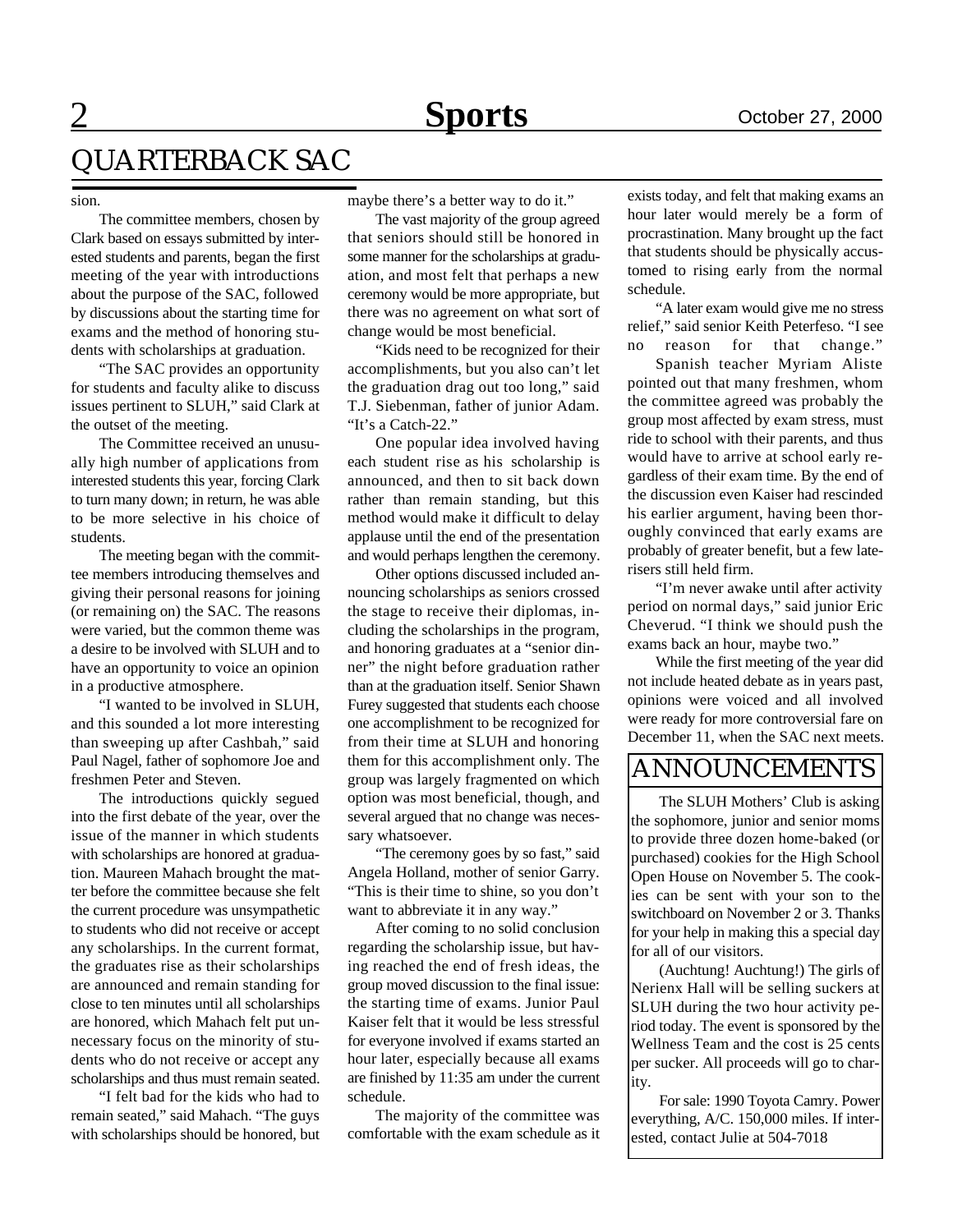## **September 27, 2000 September 27, 2000 September 27, 2000 September 20, 3 September 23, 2000 September 23**

### **Commentary** Holzhauer compares SLUH schedule to Dallas Jesuit

#### **Tom Holzhauer Reporter**

S LUH or Dallas Jesuit College Prep? Which is better? Since I have transferred from SLUH to Dallas JCP and then back,  $\Box$  I have transferred from SLUH to Dallas JCP and then back, that is the question that many people have asked me. It's a tough opinion to form because although the two high schools are both Jesuit institutions, they are very different places.

The biggest difference is probably the schedules, a heated topic of discussion at SLUH in the year 2000. Dallas Prep's schedule is made up of six 45-minute periods and five periods that are either 30 or 11 minutes long. The different lengths enable each class to have a separate lunch period, which significantly reduces overcrowding the cafeteria. The drawback of this system is that juniors end up eating at 10:25, which naturally meets with mixed reviews.

Also, SLUH rotates the order of classes only at the quarter, whereas Dallas Jesuit rotates second and third periods with tenth and eleventh periods weekly to form "reverse order" days. This rotation occurs on Tuesday and Thursday to avoid the same order, day in and day out. At SLUH, if you get an unfavorable class order, you're stuck with it for an entire quarter, but with the "reverse order" days the unpleasant schedule is only a factor two or three times a week.

The Dallas schedule allows students the ability to earn free periods, which is a very popular feature. Freshmen are faced with mandatory study hall, but those with a certain GPA are exempted from study hall and get a free period.

Another way to earn a free period is to play a sport. If you are enrolled in a gym class and are playing in any sport, then gym class becomes optional. You can do homework during the day or go to gym if you feel like it, which benefits athletes with minimal free time.

Every Tuesday, late arrival schedule is in effect so you don't have to come to school until 8:30. I really enjoyed this because you can sleep an extra thirty minutes every week or, if you're really behind, you can work on something in the morning. Setting the alarm back a half hour every week is something to look forward to. Mass on Thursday also makes class periods shorter and can be interesting as well.

Patrick Burns, a junior football player at JCP, says, "Our schedule is pretty cool because we get late arrival on Tuesdays, Mass every Thursday, and now five minutes in between classes. In retrospect, I enjoyed JCP's schedule mainly because you can earn more free periods than at SLUH. At SLUH, the unscheduled periods have just begun and are still an experiment, and I don't feel that they are actually "free" periods because you can't play pool or do anything you want in this time.

I certainly don't think the experimental block schedule is in perfect working order yet because of the huge amount of unscheduled time on Friday. If you also have a free period that day, it doesn't even seem like it would be worth showing up at school.

 I think a system like Dallas Jesuit's, that allows free periods to be earned, needs to be put in place at SLUH in the near future. Even teachers are having difficulty with this new schedule.

English teacher Tom Chmelir feels, "It's too early to tell if the new schedule will hurt students' grades, but I don't feel like I'm where I was last year."

Chemistry teacher Bill Anderson commented, "I'm about three days behind where I need to be."

This can be attributed to the shortened class periods. I like the shorter periods but I really don't like the 7:50 starting time. I've gotten to school at about 7:55 several times, and it is pretty frustrating to be counted as late. The traffic seems to move just **see HOLZHAUER, 4**

## LETTERS TO THE EDITOR Breslin wants more active student debate

#### Dear U-Highonians,

Do we not have any questions? Is everything the way we want it to be at the U.High? I don't think so. I think that as students, we are falling into the day-in-day-out routine of school and accepting everything that has fallen around us. We are the guinea pigs in an experimental year of schedule changes. I come home from a block day and feel as though I have had a swift sniff of glue that puts me right on the bed. Exhaustion begins to set in after the first period and with no break in between any of the first three classes, I am hungry and weary. We need breaks between these block classes. We need a chance to walk around, get some food, get our minds ready for the next class, and not be zombified. I think teachers would feel the same way. Ending the day at 2:30 is nice, but we usually end at 3:00 anyway, so why not have tenminute breaks between the first three classes? This will probably

not be the way things work out, but as students we should play a part in the decision-making processes of SLUH. As students, we should be aware of our situation in the school, and make it our school, not the administrators' school. The gap between the students and the administration is not large. It is a fence that can easily be cut down by means of students' communication with peers and faculty.

What would I like to see? I would like to see students stirring up their feelings about SLUH and pursuing improvement of their situation. Action takes place beyond the talk of the hallways; action takes place in the individual desire to light a flame in the underbrush of adversity. Take the risk and pursue change for yourself and everyone around you.

> Sincerely, Marc Breslin, '01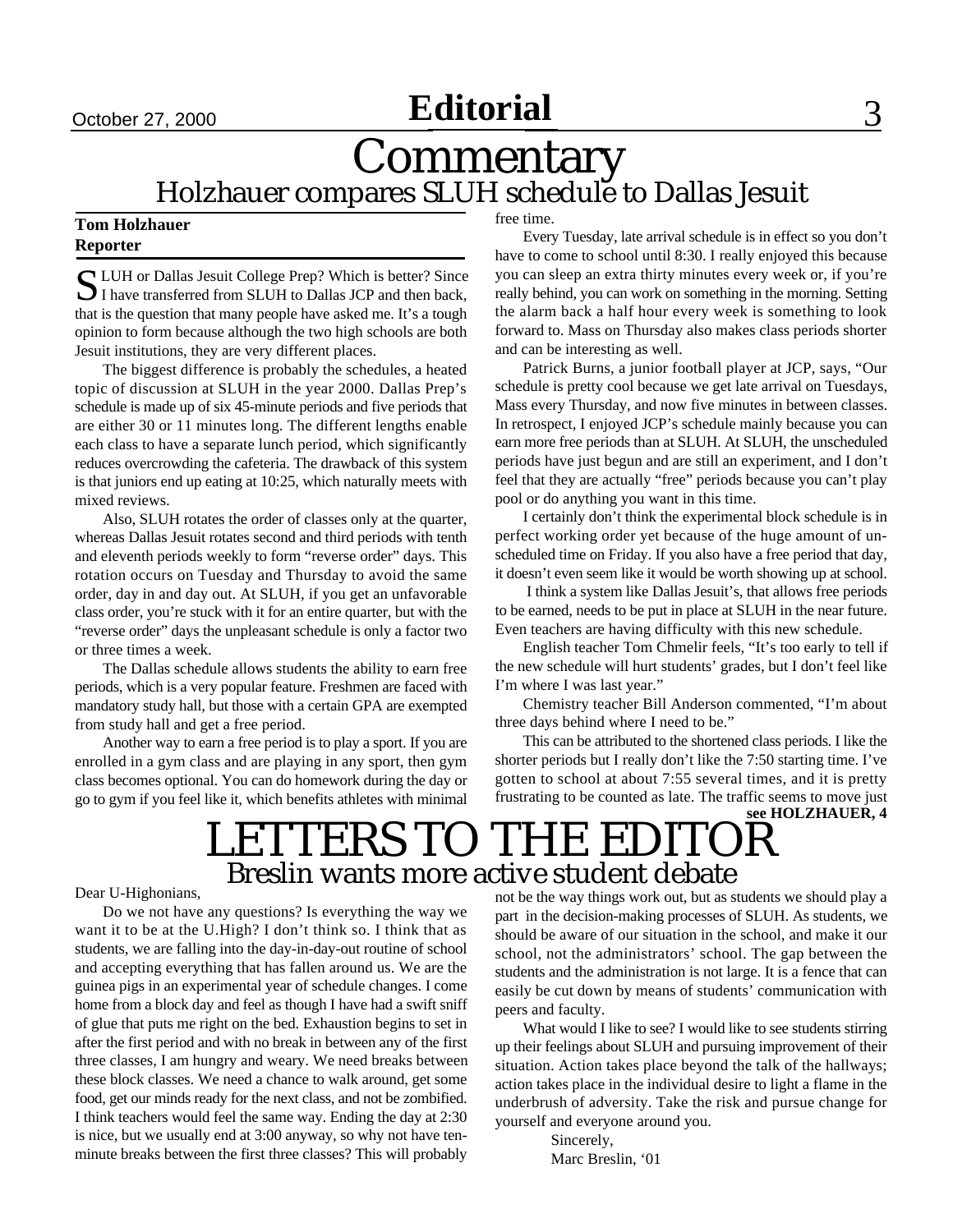# 4 **Sports** October 27, 2000 **Sports**Annual CBC rivalry always delivers, current Jr. Bills look for big win

#### **Shawn Furey Reporter**

On October 23, 1925, a 3:30 football<br>
contest at CBC started a rivalry that contest at CBC started a rivalry that would remain strong for 75 years. The teams from St. Louis High and CBC clashed for the first time that day.

A young Walt McShane, who scored the winning touchdown late in the fourth quarter of that first game to give the Jr. Bills the 6-0 win, could not possibly have imagined that he was one of the first players in a long history of storied contests between these schools. This is a game that goes deeper than stats and numbers. The game represents pride and everything that high school sports attempt to embody. This year promises to be nothing different.

The CBC Cadets are a very solid

### STOVERINK

#### (from 1)

accident. He also began to regain some speech. According to James, "He was communicating through writing, and he can talk in a low whisper." Stoverink's father said that when he was first able to talk, "he told his brother to shut up."

Stoverink remembers nothing about the accident; however, according to James, "He seems to be very alert to what is going on around him." Stoverink's close friend, Brian Wacker said that "he seems to be in good spirits; he wrote down on paper that he wanted a large pizza from Dominos for his dinner."

At first, doctors were predicting a full recovery within a year. However, they have recently changed their predictions to a few months. According to Sheridan, the doctors are "marveled by his recovery." Sheridan said that it is very possible that he will return to school by the beginning of 2nd semester. Sheridan added, "The school will acteam this year, and they focus around a fast corps of receivers and return men. The Jr. Bills look to counter with a grind-

### *CBC-SLUH rivalry stats*

*SLUH's overall record: 50-21-2 First match-up: 1925 Performance by Dick Wehner's father: 1927 Last 4 results: '96 SLUH 14, CBC 12 '97 SLUH 47, CBC 7 '98 SLUH 28, CBC 0 '99 CBC 42, SLUH 24*

it-out defense and to punish the Cadets' speed every chance they get.

Senior Steve Buss said of the their

commodate him so that he can graduate with his current junior class."

This past Tuesday, Stoverink was scheduled to be transferred to St. Mary's for physical therapy, but this was postponed because he suffered from a collapsed lung. Stoverink should be transferred to St. Mary's sometime this week.

At St. Mary's Stoverink will spend between two and four weeks learning to talk and walk at the level he was at prior to the accident. After he goes through physical therapy, Stoverink will be able to return home as an out-patient to the hospital for a period of three to five weeks. The Stoverink family hopes that Tim will be able to return to school for the second semester.

The Stoverink family would like to "thank the SLUH community for all their prayers and support." According to friends, James and Wacker, "everyone is really encouraged by the recovery." All of those who know Stoverink personally have "pulled together."

speed, "I think if we hit them hard when we get the opportunity, and don't let up the big plays on special teams, we will be fine"

Both teams enter the game with one loss, both of which were to top-ranked teams in the area. CBC lost their lone game to Hazelwood East, while SLUH suffered its only defeat in the first game of the season, to the Patriots from Parkway South.

Though CBC has put up large numbers offensively this season, they have also allowed more points defensively to several common opponents. So the game figures to be fairly evenly matched if the boys can prevent the big plays and come up with a few of their own.

The team has been waiting for this game all season and has made incredible strides to prepare for this district match. They head into this game with revenge on their minds for last year's loss at home, when CBC stormed the field at game's end.

Matt Sinclair said, with his special "Big Dog" smile, "Come on out to the game, and I promise it will be entertaining."

You can bet these boys are ready, and that the game will do this rivalry justice. Seventy-five years of tradition go at it again tonight, and just like Walt McShane, this game will hold a place in SLUH history forever.

### HOLZHAUER

#### (from 3)

slow enough to get me to school at 8:00.

Altogether, Dallas Jesuit's schedule put less stress on me and helped to diminish the difficulty of homework, even though there was about the same amount at both schools.

#### **Scheduling Winner: JCP Everything else: SLUH**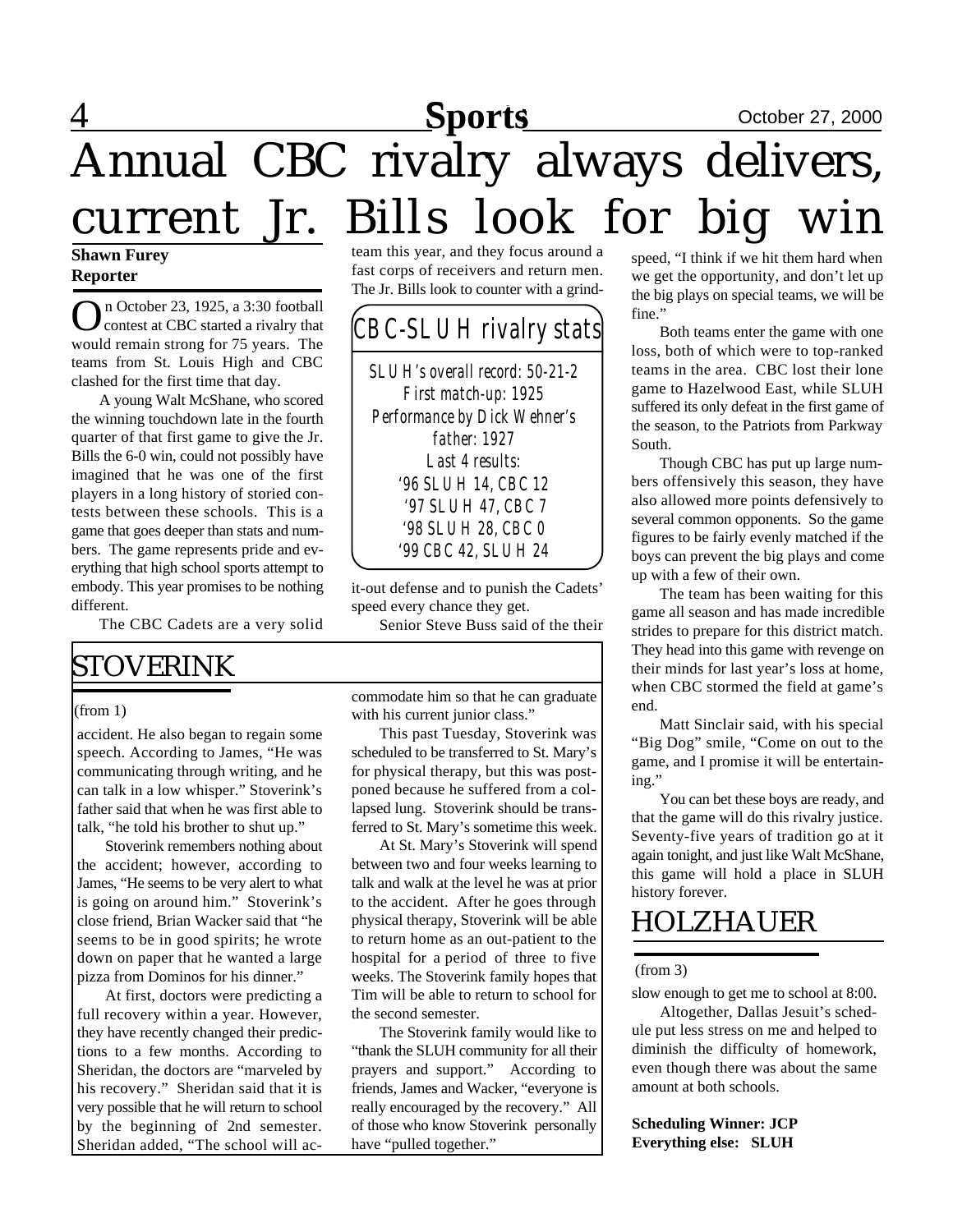## September 15, 2000 October 27, 2000 September 22, 2000 **Sports News** 5

# Re-released "Exorcist" hits close to home

 Justin Austermann Features Editor

"Trick or treat?"

We've all said it. We've all figured it's just a game witches, ghosts, and the rest. So, scary is fun.

I've heard there is an old movie about an exorcism that has recently been re-released. Folks want to be excited, and they want to be scared. But when circumstances transcend "scary," when the line between legend and reality becomes blurred, our annual masquerade seems like whistling in the dark. And sometimes the darkness is palpable.

9 March, 1949, only months before he began teaching at St. Louis U. High, young Jesuit scholastic Walter Halloran received a call from Fr. William Bowdern, S.J., pastor of St. Francis Xavier College Church. Bowdern asked Halloran if he would be available to drive him somewhere in the parish car that night. This request was not unusual; the two men were friends, and Halloran had driven for Bowdern before. They agreed to meet later that evening.

Halloran drove Bowdern and another

Jesuit, Fr. Raymond Bishop, to the peaceful St. Louis suburb of Bel-Nor. When they found the house Bowdern wanted, he asked Halloran to accompany them inside. They spent some time talking with the family inside. The atmosphere was tense and Halloran recalls the family members as "tired, frustrated, almost desperate." At the time, he did not understand why.

When Bowdern decided the time was right, the three men ascended the stairs and entered a small bedroom, where a thirteen-year-old boy lay on the bed in his pajamas. Halloran chatted with the boy about "inconsequential things," while the two priests prepared for some sort of ceremony.

When he was ready to commence whatever it was they had come to do, Bowdern told Halloran to kneel at the foot of the bed while he said a few prayers. Bowdern began to read from his *Roman Ritual* prayer book, and the boy lay very still. Halloran knew some Latin, and he soon realized that he was witnessing an exorcism.

Halloran had no way of knowing that he was about to become caught up in a chain of events that had begun months earlier in Mount Rainier, Maryland. He was unaware that the ritual he was witnessing had been ordered by Cardinal Joseph Ritter, Archbishop of St. Louis, and had been approved by the pope himself. He had not heard of the horrifying circumstances surrounding a first failed exorcism in Maryland. He knelt in ignorance and in faith, witness to an extraordinary struggle—a

continuation of the fundamental and eternal struggle between good and evil.

The first thing that caught Halloran's attention was a bottle of holy water, which flew across the room from the table on which it had been sitting and crashed against the wall. Fifty years later, Fr. Halloran vividly remembers the incident, but offers no explanation. "No one was within three feet of the table. I don't know who did it, but it wasn't the kid, and it wasn't me..."

When Bowdern began the prayers of exorcism, the boy (whose identity has and forever will be concealed) became agitated and violent. He was overcome by seizures. At the

> mention of *Dominus*, "Lord," lines of red welts began to appear all over the boy's body, growing steadily worse with each reference to God or St. Michael the Archangel. The welts appeared to be scratches scratches from the inside.

> Halloran recalls the bed beginning to rise off the floor, rising and falling as he knelt at its foot. The boy eventually became so violent that it took both the athletic scholastic and the boy's uncle just to hold his thin frame to the mattress.

> Similar exhausting sessions occured almost daily after that first night, often

lasting for three hours at a time. The boy was moved to Alexian Brother's hospital, where the rituals continued.

An athlete and an active young man, Halloran suggested that the boy needed some time outside of his cramped room. The Jesuits decided to take the boy to the nearby White House retreat center (used to this day by SLUH students). He walked around the grounds and became enthralled by the life-like statues depicting the Way of the Cross.

When he reached the tweflth station, the Crucifixion, his mood changed drastically; he cried out and took off running. He sped across the field toward a high bluff. Halloran saw this, realized the boy's intent, and bolted after him, tackling him not five feet from the edge of the bluff. Halloran lay there on the ground next to the boy, who "had no recollection whatsoever" of what had happened.

Back at the hospital, the priest soon noticed that the raised scratches sometimes formed clear Roman numerals on the boy's chest... and the numbers were counting down. They calculated that the numbers would reach zero sometime during the upcoming Holy Week. However, when Easter Sunday came and went, every effort had failed.

Fr. Bowdern was exhausted by frequent fasting, time-consuming pastoral duties, and week after week of late-night struggles against an unseen foe. Nevertheless, on Easter Monday, 18 April, Bowdern trudged back to the hospital, summoning the last of his

**see SPEAK OF THE DEVIL, 8**



Fathers Bowdern (left, from 1936 Dauphin) and Halloran (right, from 1950 Dauphin)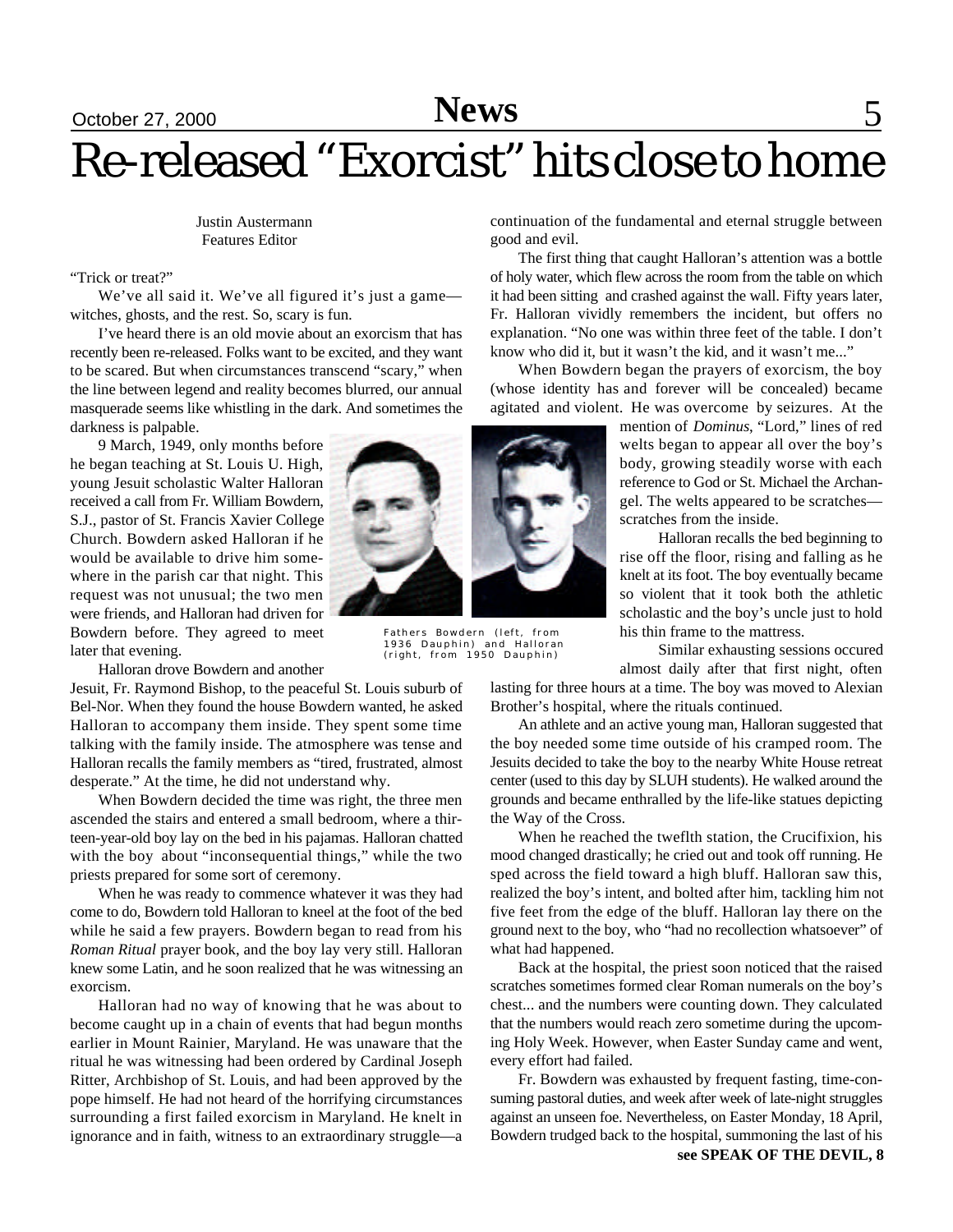## 6 **Sports** October 27, 2000 Football barrels ahead toward CBC

Shawn Furey Reporter

 $\sum$  ith only two games left before the much-awaited late season matchup with the CBC cadets, the Jr. Bills looked to fine tune their game against two challenging teams. The Jesuit JV team from DeSmet and the Gateway Jaguars would offer tough challenges for the boys, but as usual, it was the gritty resolve of the Jr. Bills which prevailed.

The Spartans from Ballas came to the house that Ignatius built with their best team in years. They knew they could give our boys a game, and thought they could finally break Coach Kornfeld's stranglehold on the rivalry. Athletic director Dick Wehner said of the importance of this game to DeSmet, "This game is huge for both teams, but even more so for DeSmet, because coach (Kornfeld) has never lost to them since he's been head coach (12 years)."

The U.High struggled in the opening

quarter against the Spartans, but, as always, the Bills defense refused to break



and held the persistent SLUH-West Spartans to nothing more than a field goal. SLUH had real trouble finding their offensive touch for a good portion of the half, as well as the entire game, but a costly DeSmet penalty seemed to light a fire under our boys late in the second quarter.

The Spartans roughed up SLUH cap-

tain punter Dan Chik in the back of the endzone on fourth down, and the Bills

> took possesion again at their own 20 yard line. The cheap shot seemed to inspire the Bills, and they promptly headed down the field for a touchdown. The drive was lead by key receptions by Matt Sinclair and was capped by a seven yard touchdown pass from Dossie Jennings to Zach Schmitt.

> The rest of the game was filled basically with big SLUH stops on defense, and a somewhat stagnant offense that had trouble maintaining constant possession late in the game. However, like so many

times this year, the defense was up to the challenge and the boys squeaked out with a win and a 5-1 overall record. Captain Matt Sinclair commented on this win by saying, " It is great to keep Coach's streak alive, and better yet to make sure DeSmet knows their place."

The following week, the Bills took **see GRIDDY, 8**

# Polo splashes to 16-4 record, looks to Districts

#### Jeff Dueker Reporter

It's finally time to get down to business.<br>The Varsity Water Polo team finished The Varsity Water Polo team finished its regular season last Tuesday with a victory over Kirkwood.

Surprisingly, the win over the Kirkwood cadre did not come as easily as SLUH initially expected. The team struggled in the first half, seemingly unable to pass or shoot effectively. The results of this ill-fated half left SLUH tied with K-Wood 2-2.

Apparently in the third quarter the team decided to start playing real polo again. No one executed this decision better than Kevin Rose. He racked up three goals in relatively rapid succession, proplay effective passing lane defense and actually get open.

Everyone is hoping that this game is

not foretelling of the play-off performance. SLUH time and time again has showed that they do have the talent and ability to beat any team in St. Louis. However, the team still has spots and runs of bad play, a disadvantage that cannot be reconciled while playing better teams like MICDS. SLUH needs to be on top of their game at all times, not allowing the other team to gain an advantage during a SLUH low spot. SLUH has had plenty of time to work out these inconsistencies, so they will be ready by Saturday to fulfill their polo destiny.

With everything said and done, SLUH is ranked third in their conference. Coaches and players alike are very happy about this, because now SLUH will not have to play MICDS in the first round, which might lead to a very quick play-off season. Now the only time SLUH will play MICDS is in the finals, if the team can get past the first two rounds. The only other significant block to the finals is Marquette, who SLUH will probably end up playing in the second round.

In other news, Senior Greg Auffenberg was named to the All Star team as the starting goalie. Fourteen of the sixteen coaches in this area voted for Greg, proving what we already knew, Greg is a superhuman goalie.

The first game is this Saturday at the St. Peter's RecPlex at 8:15. If you haven't seen a polo game yet, go see this one, because, although it is unlikely, it might be the last game of the season. And if you have already gone, well go again fool. If you see any of the players, wish them good luck and give a special congratulations to Greg Auffenberg.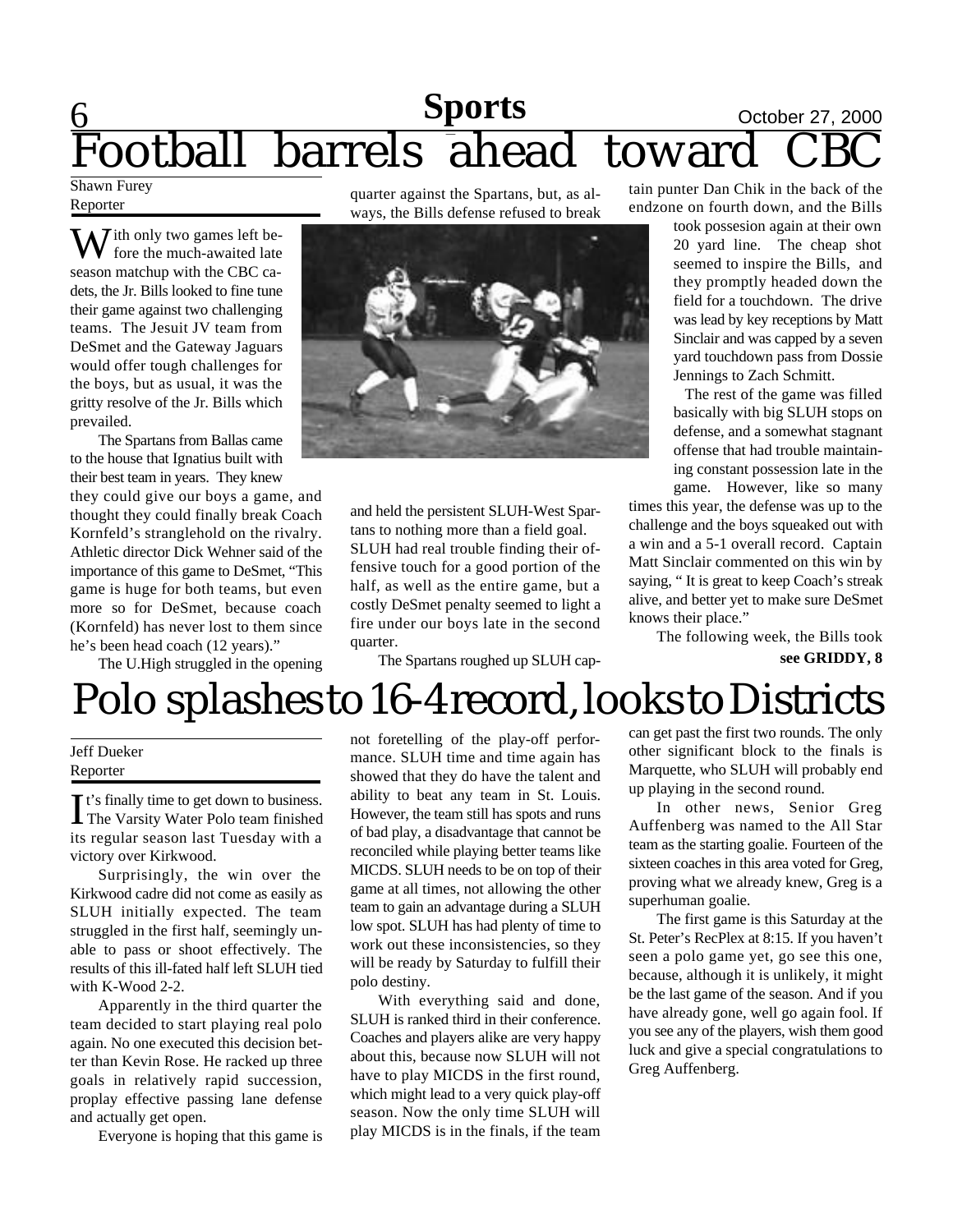## September 15, 2000 October 27, 2000 September 22, 2000 **Sports News** 7 Swiftbills destroy Parkway, await sectionals

#### **Tom O'Brien Reporter**

The SLUH cross country team showed<br>how strong they really are last Saturhe SLUH cross country team showed day at the district race. The race was held at Parkway Central, which has a very fast course with a downhill finish that favors runners with less strength in the final quarter mile. Competition in the race was much the same as the previous week's conference meet , only this week SLUH was competing with CBC and DeSmet for district, not conference, honors.

The results were much the same except for one main difference: this time SLUH defeated CBC and finished eight points behind the victor, DeSmet. Finally, the varsity began to realize their potential in a race that they came very close to winning.

Ryan Hatch, and John Parr all finish in under 17 minutes in the race. The meet was a re-entry to the varsity for O'Brien (4th,16:48) who was running in his first race after a hip injury. For Hatch (7th,16:50), the race showed once again that he is one of the best last-mile runners in the area. Parr had a breakthrough race, running his first 5000 meters under 17 flat at 16:59, which was good enough for a finish of tenth and a medal as Parr claimed All-District honors.

But the race wasn't just great for SLUH's top three, it was great for the entire varsity. Patrick Leinauer (17:05), Dan Leinauer (17:10), Andy Skosky (17:39), and Jason Towers (18:06) all turned in strong varsity races and contributed to the team.

In the open run there were many excellent races by SLUH runners, but none more than Jason Roehr, who qualified for a spot on the top seven with his speedy time of 17:47. Team Jawa Transport, an alumni team including Tim Chik, Pat Hamel, and Murphy O'Brien, was crushed by the Junior Bills in the open race. Murphy O'Brien, a member of the alumni corps, expressed his regret in the loss to current SLUH runners, but was impressed with the performance of Jason Roehr saying, "I taught him everything he knows, and I probably shouldn't take credit for it, but I will anyway."

Tomorrow SLUH XC takes on the best teams in their sectional, and with the addition of the previously-injured Dave Godar, SLUH is looking to break through a wall. As the Jr. Bills look to tomorrow's race and on to the state finals, they will have to decide just how badly they want to win, because without the desire there is no fire.

SLUH had runners Tom O'Brien,

## Soccer falters in intra-conference matches

### **Garry Holland Reporter**

Coming off a rousing 5-0 victory over<br>Parkway South on senior night, the **T**oming off a rousing 5-0 victory over Soccerbills prepped for back-to-back conference showdowns. Last Thursday night, SLUH faced rival CBC in a much anticipated game. The Bills started strong and set the tone for the match with quality opportunities and numerous crosses.

In the second half, Tim Fetter put the team ahead with one of the highlight goals of the season. Running onto a bouncing ball in CBC's goal box, Fetter ripped a blast off the outside of his right foot directly into the upper corner of the net.

SLUH thrived on this momentum and stepped up the offensive pressure. Although the Jr. Bills couldn't add an insurance goal, a victory loomed until the final minutes, when the scrappy Cadet squad crawled back and managed to score one of their characteristic fluke goals. Chaos in the SLUH goal box resulted in an open Cadet, who managed to nudge a shot past Mark Valdez. The game ended without another goal, a 1-1 tie.

Even with the tie against CBC, SLUH had the claim to the MCC crown with a



Kevin McCarthy dekes an opponent silly in a 5-0 victory over Parkway South.

win over Chaminade. Playing on a picturesque Saturday afternoon at Chaminade, the team was confident in their chances.

Neither team could find the net due to stifling defense on both sides in the first half and most of the second half. With only minutes left in the game,however, both sides erupted with a flurry of scores. Chaminade converted a goal on a cross and moved ahead with a one-goal advantage.

SLUH's offense responded to the

pressure by heading to the net and crowding Chaminade's box. Dan Hartwig managed to get off a low shot which miraculously beat the keeper, to tie the game with only seconds left.

The game seemed destined for overtime except for a controversial decision in the closing seconds. In one last scoring attempt, a Chaminade striker received a long through ball from midfield, which he knocked into his stride with his forearm. Somehow, the referees missed the blatant handball. With no whistle, the Flyer walked in on Valdez, beating him to the far post. Despite appeals from both captains and Coaches Martel and Murray, the referees allowed the goal to stand. The Jr. Bills lost this heartbreaker 2-1.

The Bills suffered another uncharacteristic hiccup against Rosary Wednesday night, losing 2-0. The U. High couldn't find their scoring punch and consequently suffered its fifth defeat. Captain James Twellman was "very disappointed in the loss, but (feels) the team will bounce back strong against Francis Howell North."

SLUH prepares to dominate the stretch run in the playoffs , as district matches open next weekend.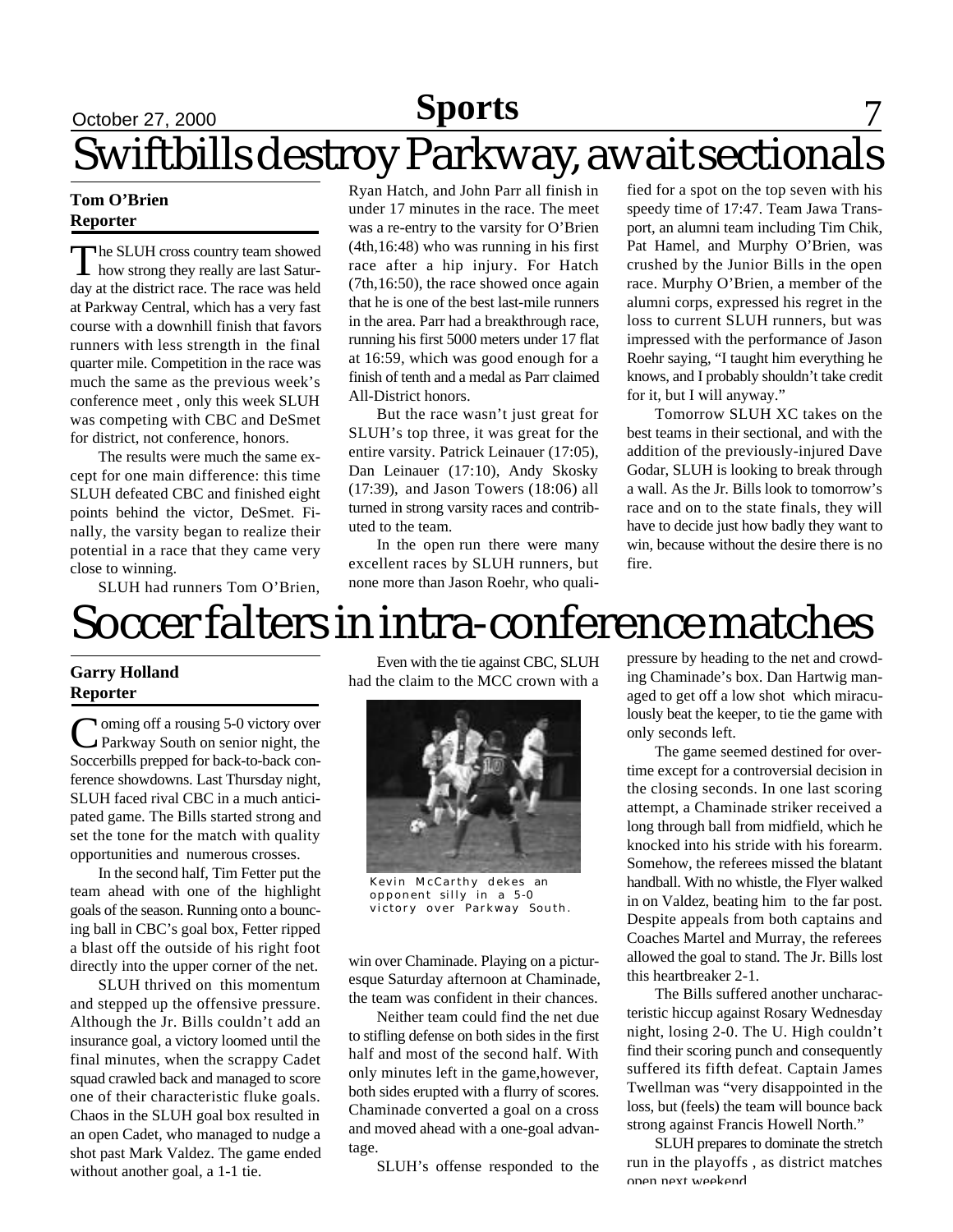## 8 **Sports Sports** October 27, 2000 SPEAK OF THE DEVIL

#### strength.

Amid threats and tormented screams, the demon had revealed to the priests two specific items of information during previous exorcisms. At one point during the ritual, the priest commands the spirit to identify itself. According to Halloran, the boy answered, "Legion." Legion was the name given by the unclean spirit cast out by Jesus in chapter five of the Gospel of Mark.

On another occasion during the week that led up to Easter Monday, the demon made a definitive statement regarding its departure. It told the priests that it would not leave the boy until he said a certain word, but that he would never say it. Time was growing short.

On Easter Monday, the boy's reaction was more violent than usual. At the climax of the rite, Bowdern invoked the name of St. Michael, and commanded the spirit to leave the boy in the name of the Lord. This prayer was echoed by the boy; he uttered the final word: *Dominus*. Upon saying that word, a loud crash similar to the report of a gun shook the building. The spirit was gone.

At that precise moment, a group of Jesuits praying in St. Francis Xavier saw a blinding flash of light, and those same

### GRIDDY

#### (from 6)

their five game winning streak into the game against Gateway Tech, and looked to gain some momentum heading into the CBC game. Following this game, the Junior Bills hope the second half of the Gateway contest was an omen of offensive things to come.

The first half of the contest was fairly similar to that of the entire DeSmet game , with one score for each team, and mainly short drives of very few downs. As the season has gone almost to the letter, the offense was due to have a bust out half of football to reward the defense for their hard work.

The offense exploded in the second half, lead by three rushing touchdowns by final words reverberated through the church.

Even devout Catholics tend to view exorcism as merely a legend, the subject of fictional movies. Even if the film is frightening, it is somewhat comforting for us to imagine that it is not real, because the power of evil is actually confined to Hell, right? We trivialize the subject matter and convince ourselves that it is no more significant than *Scream*. The fictional account so popular in the theaters is based on the true story recounted here.

Actually, the true story *was* here for a time. The exorcist himself, William Bowdern, S.J., was principal of St. Louis U. High from 1934-37. Walter Halloran, S.J. began teaching at SLUH in the fall of 1949, only months after the exorcism took place. He taught for a few years in the 1950's, and returned as a teacher and football coach in the 1970's. Perhaps we at SLUH are not as far removed from the truth as we think. Not nearly as far removed as we would like.

Why do we find the story so frightening? Why are there so many doubts? Our skepticism is an intellectual defense mechanism against a reality more horrifying than any fiction. But the skeptics

have no answers. In his typical calm, lowkey manner, Fr. Halloran openly describes his experiences. "If a person has to be skeptical, let them be skeptical. All I know is I was there and that I saw it."

History bears witness to the monumental struggle between good and evil. Man is the medium; the struggle is within every human being. The exorcism of 1949 demonstrated beyond a shadow of a doubt the terrifying power of evil and the awesome strength of faith. The battle continues, and we cannot know where it will surface.

Happy Halloween...

running back Chris Carter, who finished with a season high four touchdowns. The scoring was capped by a hard-nosed run by Chris Finney, who said, "I get in the zone, and I really don't like getting touched when I am in the zone."

The SLUH defense held the Jaguars in check and allowed only some meaningless points late in the game, to secure a 35-19 victory and gain some huge momentum headed into the meeting with the Cadets. Captain Nick Schulte said, "The seniors have waited four years for the next game, so you can bet we'll be ready." Knowing the gutsy makeup of this team, you'll be hard-pressed to make a case otherwise.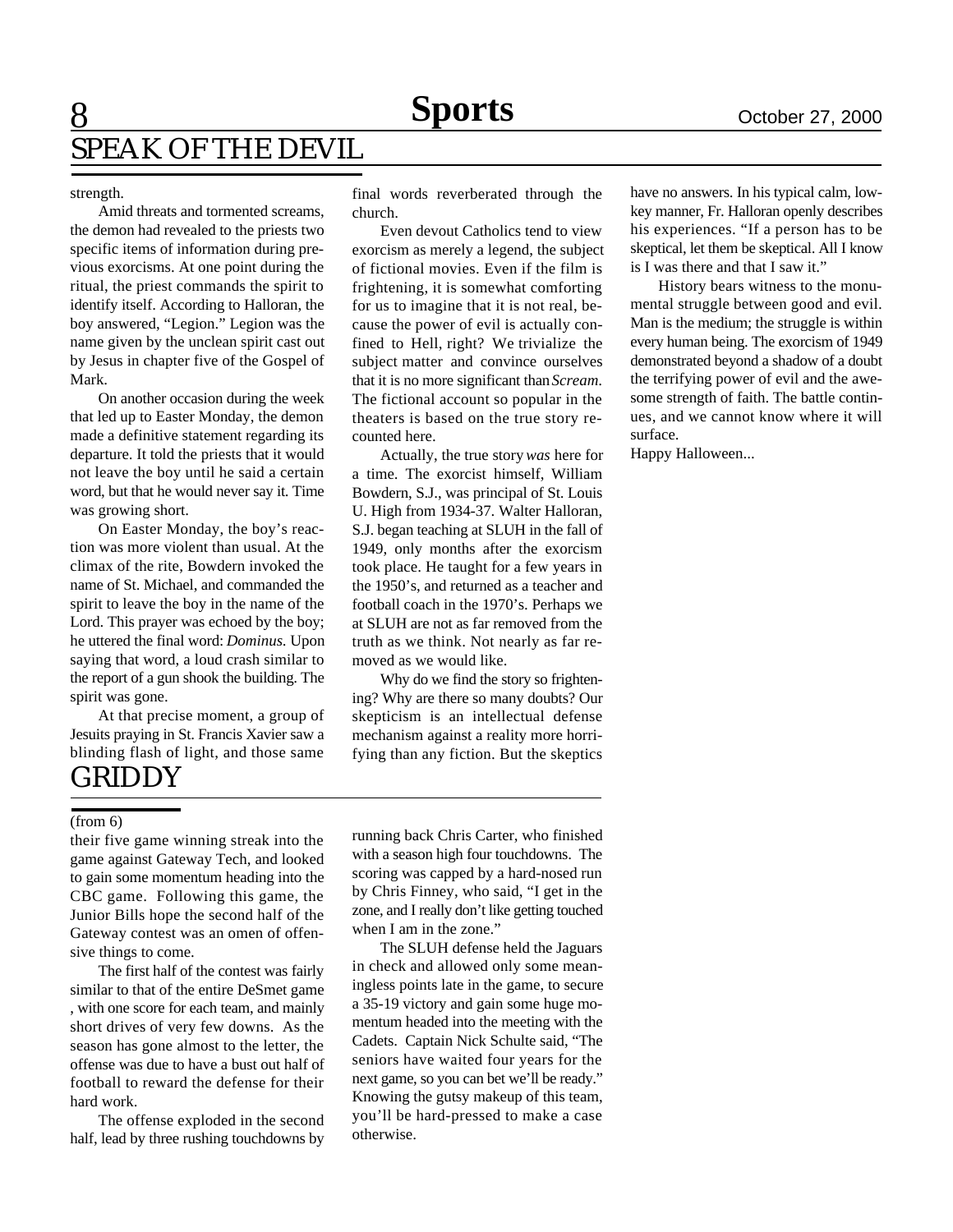## September 15, 2000 October 27, 2000 September 22, 2000 **Sports News** 9 Speech team talks its way to blue ribbon finish

#### **Alex Green Reporter**

This past Sunday, the SLUH speech<br>team competed in the first CISL **This past Sunday, the SLUH speech** (Christian Inter-Scholastic Speech League) meet of the 2000-2001 school year, held at Bishop DuBourg High School.

After two rounds of speeches and anxious nail biting, the results were announced and the SLUH team finished first, earning more points than any team in four years. Speech team coach and mod-

### HYPERBOLOID

#### (from 1)

be open to the public in mid-2001.

The changes demanded by the Planetarium's vistiors were those of more educationally fundamental exhibits.

Crandell said that, based on surveys of visitors, Science Center directors have learned that people are more interested in basic astronomy.

Another problem which persuaded directors to renovate the theatrer itself was the projector. The manufacturer ceased supporting the equipment three years ago and the system broke down last January.

With these problems looming over the organizers and collaborators, first a concept, then a physical layout plan for the new Planetarium was created.

The room that formerly housed the medical exhibit—now in the Oakland building—near the underground entrance to the Planetarium, will be a meeting room which can accomodate private functions. The ramp leading into the lowest level room will feature exhibits on aviation and its future.

The lowest room of the three levels in the main Planetarium building will be the main entrance with full visitor accomodations parallel to those of the Oakland building.

"That's going to be an improvenemt," said Crandell, because visitors to the old erator Mrs. Kathryn Whitaker said "I am proud of their efforts, and know they deserved what they were awarded."

The fourteen-member team competed in eight different categories against hundreds of students from eleven different high schools.

Blue ribbons were awarded to Mark Milford and Justin Smith, and Peter Merideth and Alex Green in Duet Acting, Chris Storey in Humorous/Serious Interpretation, J.R. Strzelec in Prose, Brian Cunningham in Storytelling, and Fiju Job in Original Oratory. Ghassan Mohsen also

received a blue ribbon in Extemporaneous Speaking, the only blue ribbon awarded in the category.

Red ribbons were awarded to Mike Nigh and Brian Prosperi in Storytelling, and Pat Cody in Poetry.

Speech team member Chris Storey said "I am very proud of my fellow teammates and look forward to staying in first place, because I know we can."

Speech team president Milford, was " happy with the results and [looks] forward to improving." The next CISL meet will be at SLUH on December 10.

building via Concourse A (the tunnel) formerly need to ascend to the second level to find guest relations services.

Visitors will procede to The Boeing Space Station (levels 2, 3) in a 30-person Star Shuttle elevator; a public stairwell will remain between levels. Level two, The Star Bay, will consist mainly of the Window on the Universe, in place of the old theatre. The space has been expanded twenty feet in diameter.

The new theater will have an open, carpeted floor, free of seats and all the restrictions of the old theater except the projector which will stand about 9 feet. high in the center of the room. The projector will be purchased from the firm of Zeiss, a leader in fine optics, which is based in Jena, Germany.

The domed screen will feature star fields and constellations all day. The exhibit will be free to the public.

"The Star Bay will provide a dramatic place for a variety of astronomybased programming," says an official description released by the Science Center.

Other exhibits of the second level which will surround the theatre, echoing the old design—will focus on sustaining life in space and the International Space Station.

The third level, known as the mezzanine or The Star Bridge, will be 16 feet wide and feature communications stations where travelers can "communicate with others 'back on Earth," according to an official Science Center description.

The main feature of the mezzanine will be a balcony jutting over the floor of the threatre which will provide a new view of the giant screen.

The theater will also be able to develop and present special programs, namely for school groups, as well as the planned star-filed-oriented presentations.

"This is something completely different than we've done before," remarked Crandell.

According to Crandell, directors began organizing the Planetarium renovation a few years ago.

Once the plans were able to be set into action, the Planetarium was gutted, leaving nothing but the structure of the exterior walls and a few interior walls. After that, a completely new boiler, heating and cooling air system, and electrical system was installed.

In addition to the building, the outside grounds are being completely reworked as well.

Since it has been moved and lowered, the entance now leads into the lowest level of the Planetarium, the visitor's entrance and lobby.

The Monsanto Science Park, formerly located around the exterior of the build

**see WEIRD SCIENCE, 10**